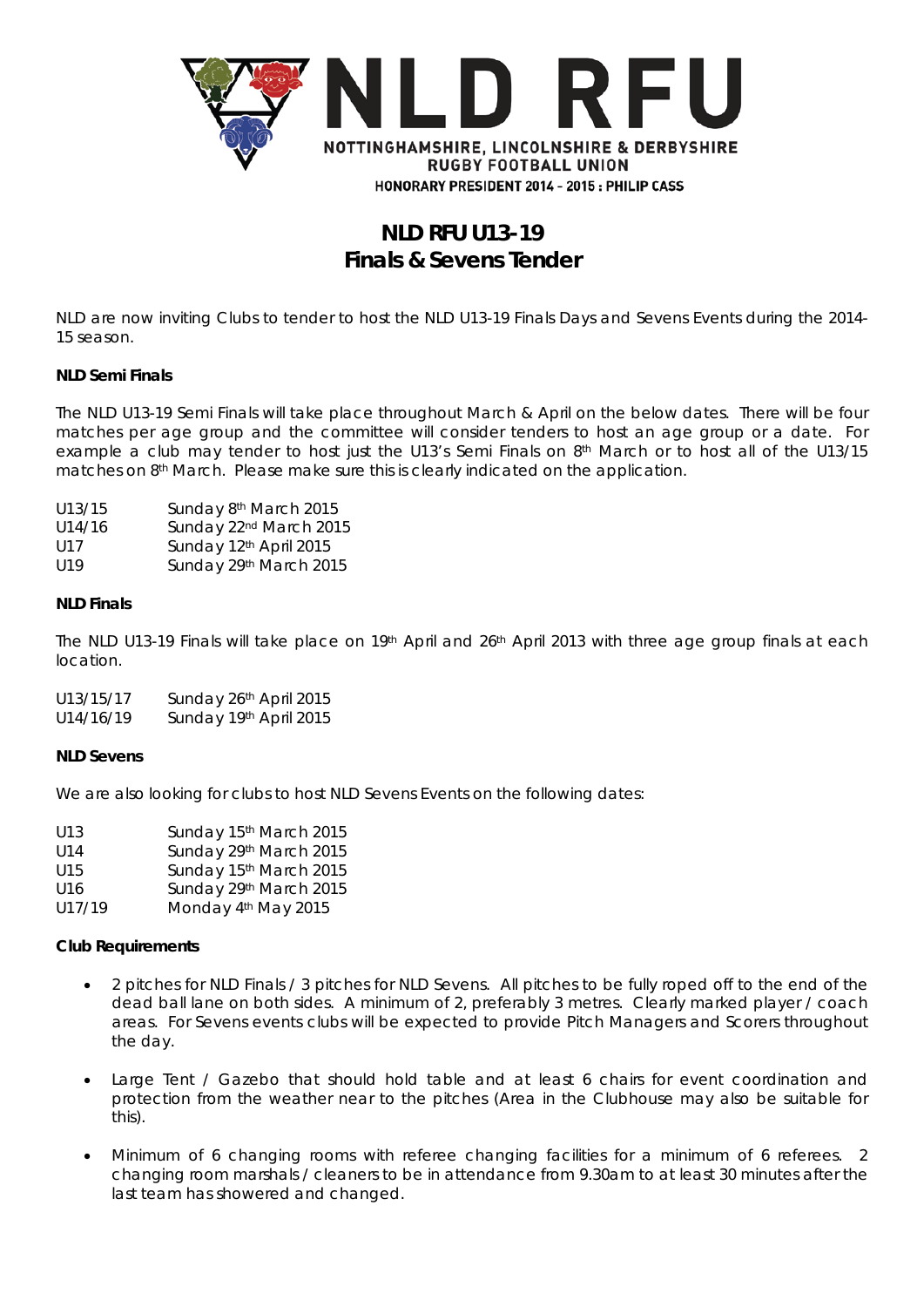

- Car parking for up to 150 cars and 8 buses with a separate or reserved car park for Officials (approx 12). Clubs will be responsible for providing car parking marshals (approx 6-8) who will need to be in attendance at least 90 minutes before the first kick off until at least 3pm to charge for car parking (£2 per person over 16). **The total gate receipts will then be split with a 50% share going to the host club and the remaining 50% to NLD RFU.**
- Liaison before and on the day with local ambulance services and air ambulance. Emergency ambulance and Air Ambulance plans with Marshals where necessary.
- Public Only First Aid Provision (9 5pm). These must be of a certified standard and confirmed as such to NLD RFU
- Player Meals at a recommended maximum of £2.50 per head, 25 Meals per team. **Semi Finals & Finals Only**
- NLD Officials and Referees Refreshments
- Officials and Invited Guests Buffet (10-12 people). **FO**
- For Sevens Events the Host Club should provide a lead person on the day. This person will be in charge of all decisions on the day of the event.
- The host club will be responsible for having their Club Safeguarding Manager (or another suitably trained volunteer) in attendance throughout the day. This person will also be responsible for managing all camera registrations.
- Refreshments available for purchase to the General Public throughout the event

#### **NLD will Supply**

- A dedicated point of contact with pre event coordination
- On Site Coordinator (Finals Only)
- Programmes & Draw / Changing Room Order where applicable
- PA System (Finals Only)
- Prizes
- Onsite Photographer with printing facilities
- Car Parking Passes for Referees and Officials
- 1 Sports Therapist / Physiotherapist per pitch for match injury cover only

#### **All clubs visiting an NLD event should follow the following guidelines:**

- Inform organiser of travel arrangements (any coaches etc)
- Park and Pay as per Marshal Instructions
- Register ALL cameras with the club official before use
- No portable BBQ's
- Respect the host club and remove all rubbish or dispose of in the bins provided
- Do not allow any persons under the age of 18 to carry or consume alcohol
- Visiting clubs are responsible for removing their own valuables from the changing rooms. The Host Club and NLD RFU will not be held responsible for any damage to valuables or belongings.
- All Spectators and Players must abide by the Code of Conduct and stay behind the ropes at all times. No referee abuse will be tolerated.